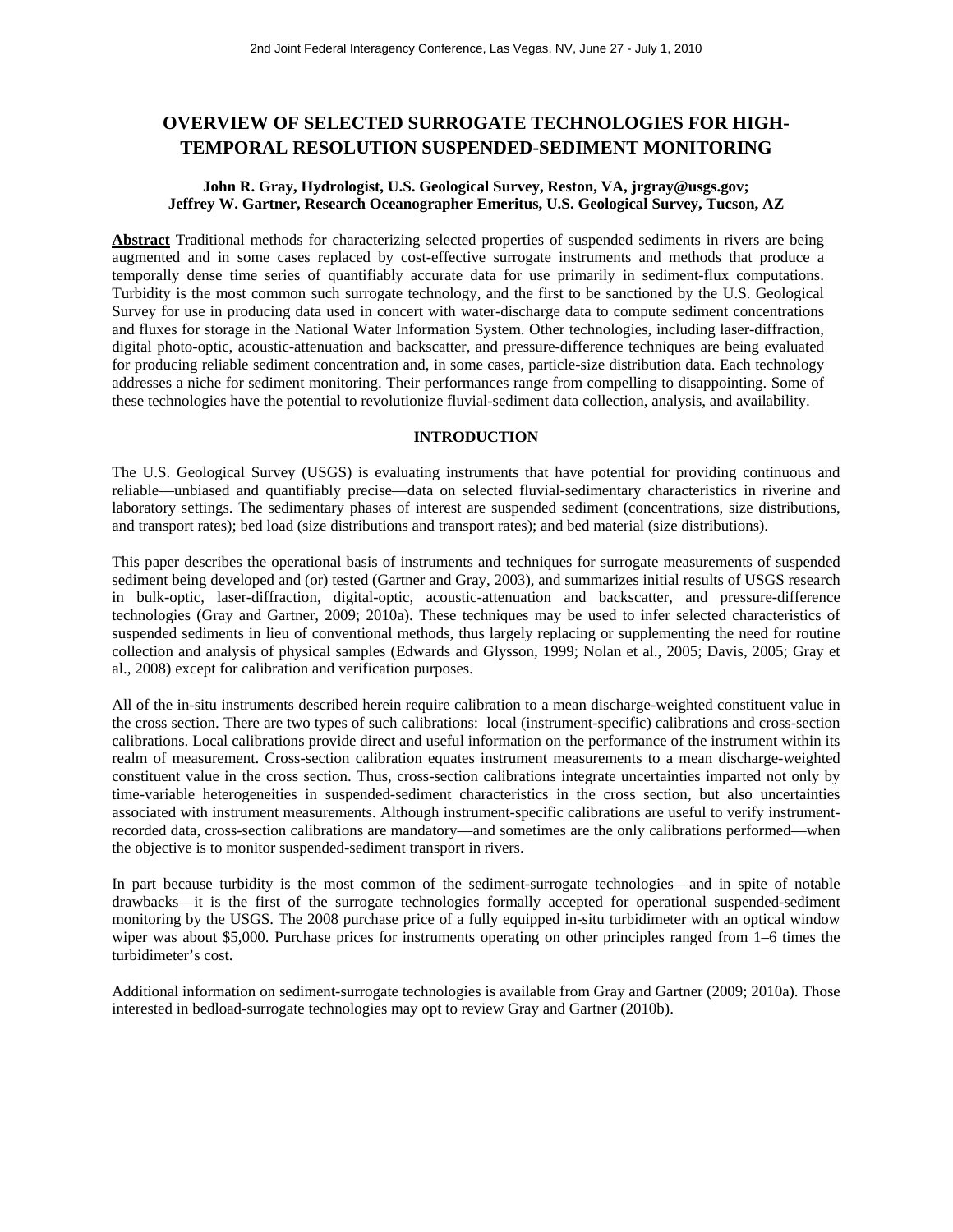## **SUMMARY OF SELECTED SUSPENDED-SEDIMENT SURROGATE TECHNOLOGIES**

**Bulk Optics (Turbidity)** Measurement of a bulk-optical property of water—turbidity—is the most common means for determining water clarity and estimating suspended-sediment concentration (SSC) in United States (U.S.) rivers (Pruitt, 2003). A number of bulk-optical instruments—turbidimeters—are commercially available. The technology requires instrument-specific calibrations, and, as with all in-situ instruments, cross-section calibrations to render each measurement representative of the mean cross-section value.

Turbidimeters can be categorized as transmissometers or nephelometers. Transmissometers employ a light source beamed directly at the sensor to measure light transmission. Nephe- lometers measure light scattered by suspended particles rather than light transmission. Nephelometers generally measure 90° or forward scattering. An optical backscatter (OBS) instrument (Downing, 1983) is a type of nephelometer designed to measure backscattered infrared radiation in a small (SSC-dependent) volume on the order of a few  $cm<sup>3</sup>$  (essentially a point measurement). Both transmittance and scatterance are functions of the number, size, index of refraction, and shape of suspended particles.

Most commercially available in-situ turbidimeters (Fig. 1) are relatively inexpensive (with respect to other suspended-sediment surrogate technologies), lack moving parts if an optical-window wiper is not part of the instrument, and provide rapid sampling capability. The instruments rely on empirical calibrations to compute SSC from continuous turbidity measurements. The technology is relatively mature, having been used for decades. Turbidimeters and transmissometers have been shown to provide reliable SSC data at a number of USGS streamgages (e.g., Schoellhamer and Wright, 2003; Uhrich, 2003 Rasmussen et al., 2003 Gray and Gartner, 2009; Rasmussen et al., 2010) and other sites (e.g., Pratt and Parchure, 2003 Lewis, 2003).



Figure 5. Photographs showing nephelometry sensors: A) YSI model 6136; B) Hydrolab turbidity sensor; and C) Forrest Tech<br>Systems model DTS-12; D) D & A Instrument Company model OBS 3+; and E) Hach OptiQuant with wiper.

Figure 1 Photographs showing nephelometry sensors: A) YSI model 6136; B) Hydrolab turbidity sensor with wiper; and C) Forrest Technology Systems model DTS-12; D) D & A Instrument Company model OBS 3+; and E) Hach OptiQuant with wiper (from Rasmussen et al., 2010). Any use of trade, product, or firm names is for descriptive purposes only and does not imply endorsement by the U.S. Government.

Drawbacks associated with use of turbidimeters include a lack of consistency among different instrument types (Ziegler, 2003; Landers, 2003); variable instrument response to grain size, composition, shape, and coating; nonlinear responses of sensors to SSC (Downing, 1996); and instrument saturation at instrument-specific turbidity values (Gray and Gartner, 2009; Rasmussen et al., 2010). Additionally, the potential for biological fouling or damage to optical windows exists.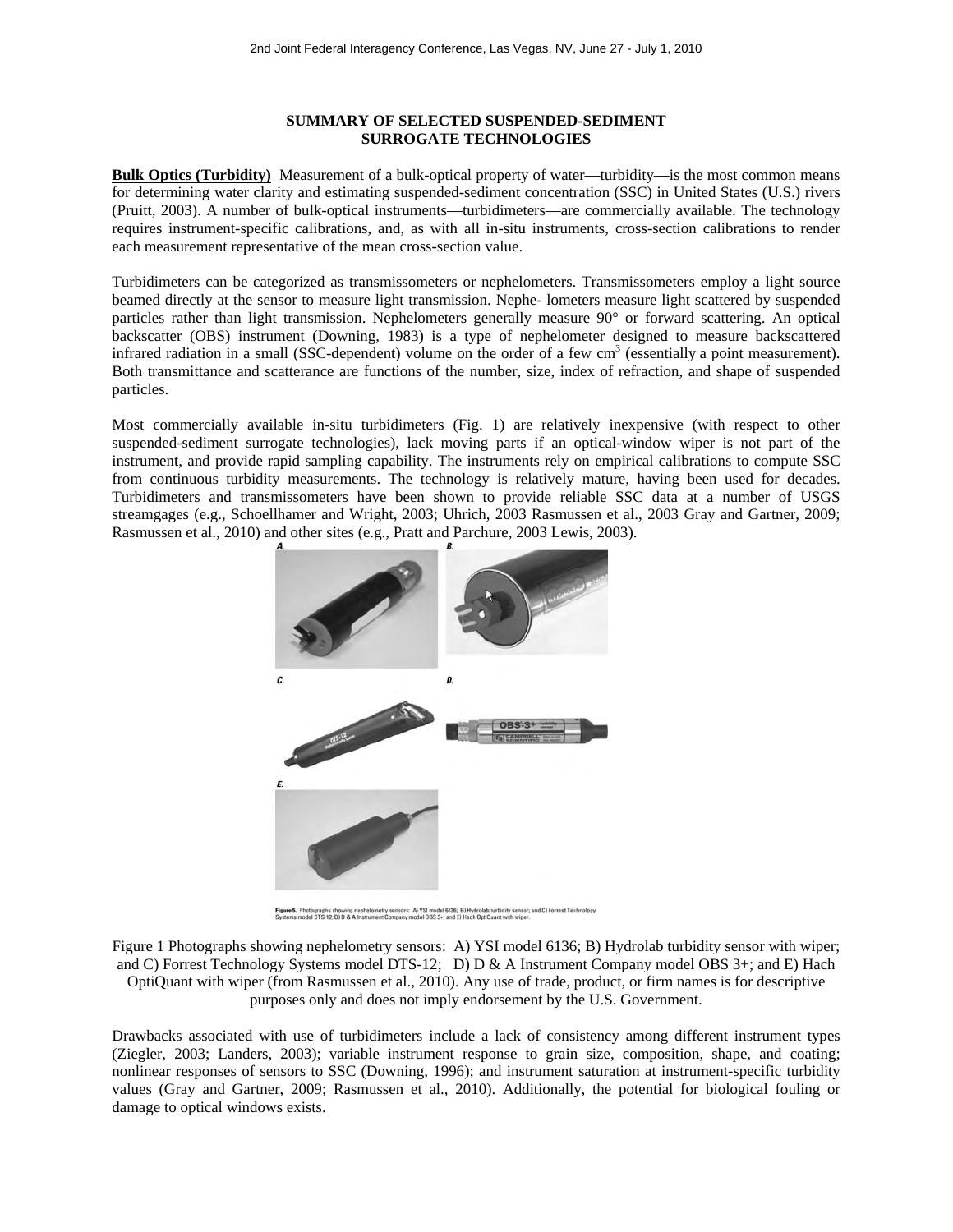Maximum SSC limits for these instruments depend in part on particle-size distribution (PSD). The OBS has a generally linear response at SSC less than about 2 g/L for clay and silt, and generally linear response at SSC less than about 2 g/L for clay and silt, and 10 g/L for sand (Ludwig and Hanes, 1990), although Kineke and Sternberg (1992) describe the capability to measure SSC values as high as about 320 g/L (in the nonlinear region of the OBS response curve). The upper SSC limit for transmissometers depends on optical path length, but may be as low as about 0.05 g/L (D & A Instrument Co., 1991). Thus, transmissometers are more sensitive at low SSC but OBSs have superior linearity in more turbid water. Sensor-output "drift," or the tendency for the output to shift to spuriously larger values from the calibration curve over timescales of days to weeks, remains a problem particularly in warmer, microbiologically active waters (a mechanical wiper can overcome this problem). Additionally, sensor saturation that may occur at the higher flows that are most influential in sediment transport can limit the usefulness of the derived turbidity data.

Because of the relation between OBS gain and the PSD, an OBS (like single-frequency acoustic instruments) is best suited for application at sites with relatively stable PSDs. It is minimally affected by changes in PSDs in the range of 200–400 µm, but is greatly affected by changes if particles are smaller than about 44µm (Conner and De Visser, 1992). Caution should be exercised in deployments under those conditions, unless the instrument is recalibrated.

Rasmussen et al. (2009) provide guidelines for converting time series of turbidity and water-discharge data to SSC and loads using regression techniques. This technique, based on calibrations with sample data, is the first such surrogate technology to be sanctioned for use by the USGS for producing and storing surrogate sedimentconcentration and -load data in the USGS National Water Information System (USGS, 2010).

**Laser Diffraction** Applications of laser-diffraction instruments to measure SSC and PSD in rivers are a relatively recent undertaking, having been originally developed in the 1990s for use in-situ in marine and estuarine environments. At present, this type of instrument is available from only one manufacturer, Sequoia Scientific, Inc. (2010). Depending on the instrument selected, the technology can cost 2–6 times that of a fully equipped in-situ turbidimeter. The technology may not require routine instrument-specific calibrations. The USGS is testing in-situ and manually deployed versions of this technology at several sites.

Laser-diffraction instruments were originally designed for in-situ and laboratory determinations of PSD and volume SSC, from which mass SSC can be calculated if mean particle density is known. These instruments exploit Mie scattering theory: at small forward-scattering angles, laser diffraction by spherical particles is essentially identical to diffraction by an aperture of equal size (Agrawal and Pottsmith, 1994). The method is mostly insensitive to changes in particle color or composition; however, deviations from spherical shape produces changes to estimated PSD and volume concentration (Agrawal and Pottsmith, 2000; Agrawal et al., 2008).

The in-situ LISST-100 (Laser In-Situ Scattering and Transmissometry) (Fig. 2a) determines particle-size distribution in 32 logarithmically spaced size classes between 1.25–250  $\mu$ m (LISST-100B), 2.50–500  $\mu$ m (LISST-100C), or 7.50–1500 µm (LISST-FLOC) (Sequoia Scientific, Inc., 2010). The LISST technology employs a 670-nm wavelength laser over a standard 5-cm path length, although other path lengths can be used depending on typical sediment conditions at the instrument deployment site. The measured scattering-intensity distribution is also referred to as the volume-scattering function (VSF) (Pottsmith and Bhogal, 1995; Agrawal and Pottsmith, 2000). In practice, to determine PSDs and volume SSCs, the measured VSF is first corrected with a background (clear-water) scattering distribution. The corrected VSF is mathematically inverted to determine a PSD that would produce the multi-angle scattering that fits the measured observation in the 32-ring detector. The mathematical inversion, details for which are provided in Agrawal and Pottsmith (2000), is done by vendor-supplied software. Volume SSC is calculated from the inverse of the corrected scattering distribution divided by the volume conversion constant, an empirical calibration constant supplied by the manufacturer. In addition to PSD, the LISST also includes sensors to measure temperature, pressure, and optical transmission.

The LISST-100, which has been tested in the laboratory and field, has been shown to determine PSD of natural materials and the size of mono-sized particle suspensions within about 10-percent accuracy (Traykovski et al., 1999; Gartner et al., 2001). Unlike single-frequency turbidimeters, these instruments are not subject to potential inaccuracies associated with changes in particle size if the particle sizes fall within the range of instrument sensitivity (Agrawal and Pottsmith, 2000). As is the case with all types of in-situ optical instruments, however, biological fouling may degrade measurements. There is also a measurement limitation (in addition to size range) that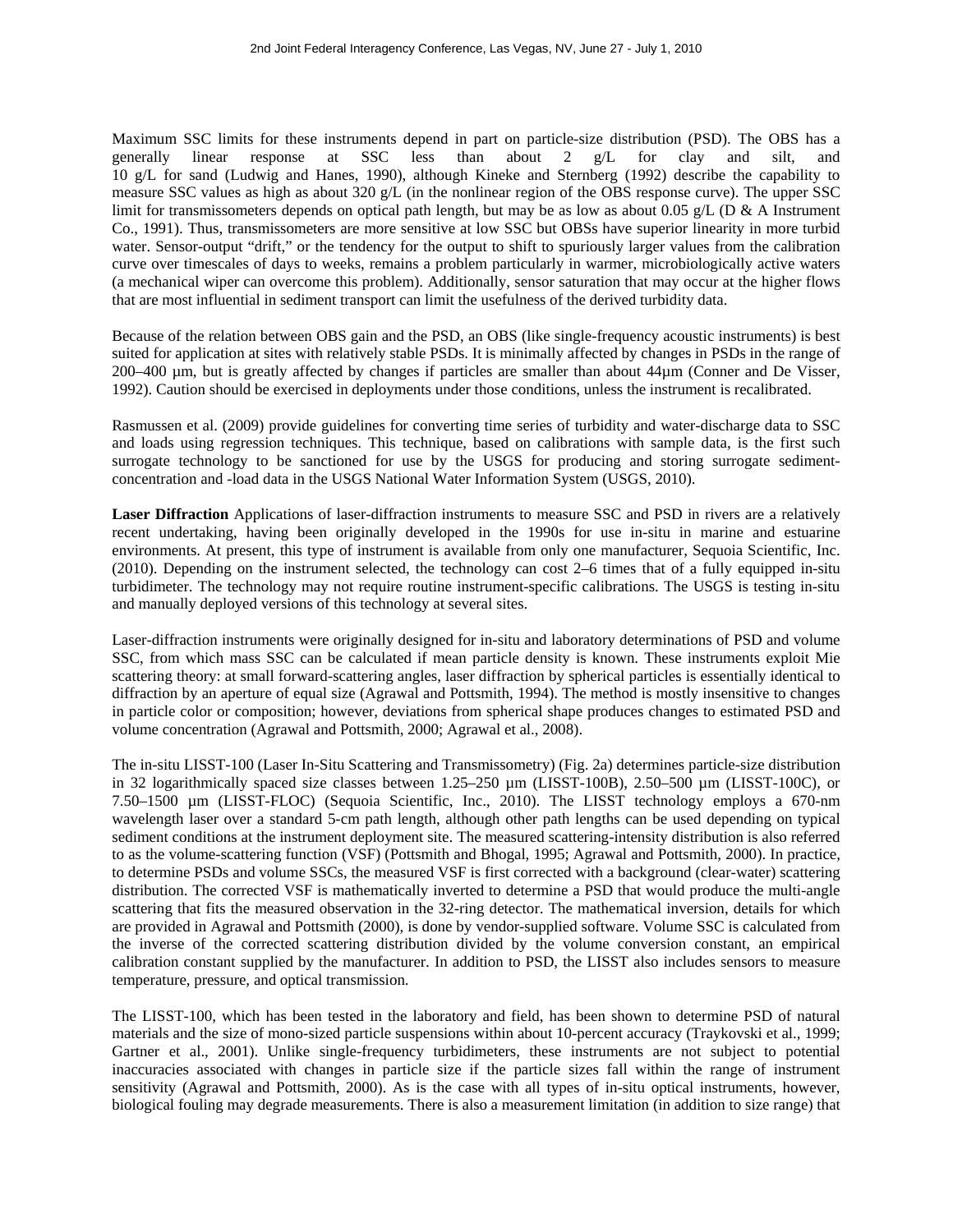is associated with multiple scattering in the presence of high SSC; multiple scattering becomes significant below 30 percent transmission. Limitations associated with high SSC values are based on the laser-path length and SSC, ranging from tenths of a g/L (small particle sizes) to several g/L (large particle sizes).



Figure 2 Laser In-Situ Scattering and Transmissometers: A) a LISST-100 in-situ instrument; B) An in-development LISST-SL (streamlined) manually deployable instrument (photographs courtesy of Sequoia Scientific, Inc.).

A simpler and less expensive instrument version, the LISST-25, measures mean volumetric SSC and mean particle size (Sauter mean size). A cable-suspended and streamlined version of the LISST-100, the LISST-SL, has been designed specifically for riverine application. That streamlined isokinetic instrument includes the capability of realtime velocity measurements that are used to control a pump to withdraw a filament of water and route it through the laser beam at the ambient current velocity (Agrawal, and Pottsmith 2006; Gray and Gartner, 2009; Gartner and Gray, 2010). The USGS is conducting laboratory and field tests of the LISST-SL (Broderick Davis, U.S. Geological Survey, oral commun., 2010).

**Digital Photo-Optics** Digital-imaging acquisition and analysis techniques originated in the 1980s for use in enumerating cells in a blood sample. The technology computes size statistics based on automated measurements of images of individual suspended particles in a flow-through cell. Volumetric SSC is inferred from the size statistics. There are no anticipated routine requirements for instrument-specific calibration of the technology.

Adaptation of digital photo-optic technology for in-situ determination of suspended-sediment size and shape followed in the 1990s (Eisma and Kalf, 1996). The technology, in development and testing at the USGS Cascades Volcano Observatory, Vancouver, Washington, U.S. (Gooding, 2001; Gooding, 2010), was conceptualized for application in the laboratory. However, a field version is planned for testing as part of a stream-side pumping system. The technology may eventually be adapted for use in manually deployed isokinetic suspended-sediment samplers. The cost of off-the-shelf parts for this technology is similar to that for a fully equipped in-situ turbidimeter.

A prototype digital-photo system that employs a lens, fiber-optic cable, exclusively designed flow-through cell, and a camera coupled with a computer and frame grabber capable of obtaining two-dimensional images of suspended particles has been developed for automated use (Gooding, 2010) (Fig. 3). The high-quality image is simplified by pixel level image processing, but retains size and shape characteristics for quantitative analysis with imageprocessing software. Hardware enhancements have improved image quality for more reliable automated computer interpretations and increased appropriate particle-size range for use. Incorporation of a multi-lens system will permit application in sand-, silt-, and clay-size distributions of suspended material. The upper concentration limit is yet to be established, but tests up to 10 g/L have provided accurate results. The upper limit might be negated in laboratory applications by a dilution system that is being designed to use optically sensed concentration values to automatically add and mix known amounts of de-ionized water to the sample to obtain concentrations within the measurable range.

A number of challenges remain in rendering this laboratory-based technology acceptable for riverine deployment. Partially hidden particles, aggregates, high turbidity levels, and other anomalies can result in the reduction of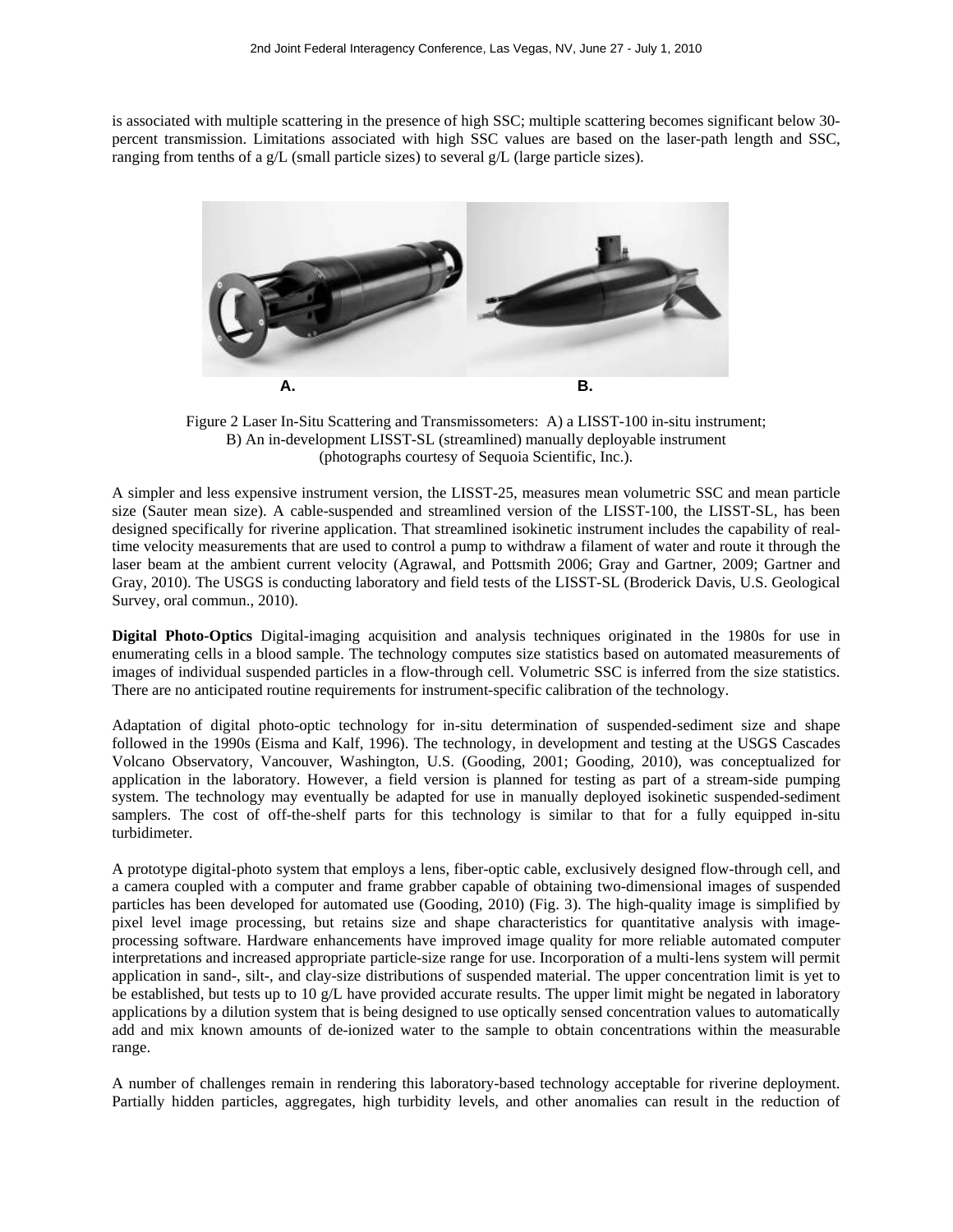measurement accuracy. Analytical results are expressed in volume/volume units and not in more commonly used mass/volume units, requiring assumptions about the value of particle density or collection and analysis of samples for SSC and (or) particle density information. Reliable PSD and SSC estimates can be difficult to obtain when the image becomes "noisy" due to several factors. Aggregates, organics, air bubbles, and stagnant material within the viewing area can cause the image to become corrupted and numerically unstable. Special safeguards incorporated into the software help overcome these obstacles.



Figure 3 Suspended-sediment digital optic-imaging components: A) Cameras atop encased lenses with extension tubes and encased flow-through cell (fiber optic cable not shown). B) Multi-port flow-through cell (patent pending). From Gooding, 2010.

There are inherent difficulties for digital-imaging systems to perform well in real-world environments. However, if the problems can be identified and quantified, and the number of complicating environmental variables minimized, it may be feasible to achieve practical quantitative results for measuring SSC and PSDs in laboratory and riverine environments.

**Acoustic Backscatter** Use of acoustic attenuation and backscatter (AABS) intensity to compute SSC has increased in recent years. The method can be broadly classified into two approaches. The first approach may use specially designed instruments, often employing multiple frequencies over generally short ranges (a few meters), and requires instrument calibration that is frequently accomplished in a laboratory. The theory and application are well documented (e.g., Hanes et al., 1988; Sheng and Hay, 1988; Hay, 1991; Thorne et al., 1991; Hay and Sheng, 1992; Thorne and Campbell, 1992; Crawford and Hay, 1993; Thorne et al., 1993; Thorne et al., 1995; Richards et al., 1996; Thorne et al., 1996; Schaafsma and Hay, 1997; Thorne and Hardcastle, 1997; Thorne and Buckingham, 2004; and Thorne and Meral, 2008). Thorne and Hanes (2002) provide an extensive overview and review of the technique.

The second approach employs commercially available acoustic Doppler current profilers (ADCPs). The underlying theory, based on the sonar equation [which relates reverberation level to the intensity of emitted signal, transmission losses, and target strength (Urick, 1975; Reichel and Nachtnebel, 1994)], is the same for both approaches which utilize the strength of the signal backscattered from suspended particles. However, the first approach utilizes the linear form of the equations evaluated in terms of pressure or voltage. In the ADCP approach, the equations are formulated in logarithmic form (in decibels). Theoretical aspects of the ADCP approach are well documented (e.g., Thevenot et al., 1992; Reichel and Nachtnebel, 1994; Deines, 1999; and Gartner, 2004), and applications have been described for a wide range of environments (e.g., Schott and Johns, 1987; Thevenot et al., 1992; Thevenot and Kraus, 1993; Jay et al., 1999; Klein, 2003; Gartner, 2004; Topping et al., 2004, 2006, 2007; Hoitink and Hoekstra, 2005; Hortness, 2006; Wall et al., 2006; Tessier et al., 2008; and Gartner and Wright, 2010, among many others). Of the technologies described herein, AABS perhaps is the most likely to be calibrated using only cross-section sampling techniques owing to the difficulty associated with instrument-specific calibrations in the area ensonified by the acoustic beam(s).

Applications of this technology require empirical calibrations to convert AABS measurements to estimates of SSC. Post-processing algorithms are complex, requiring compensations for hydrologic properties of ambient water such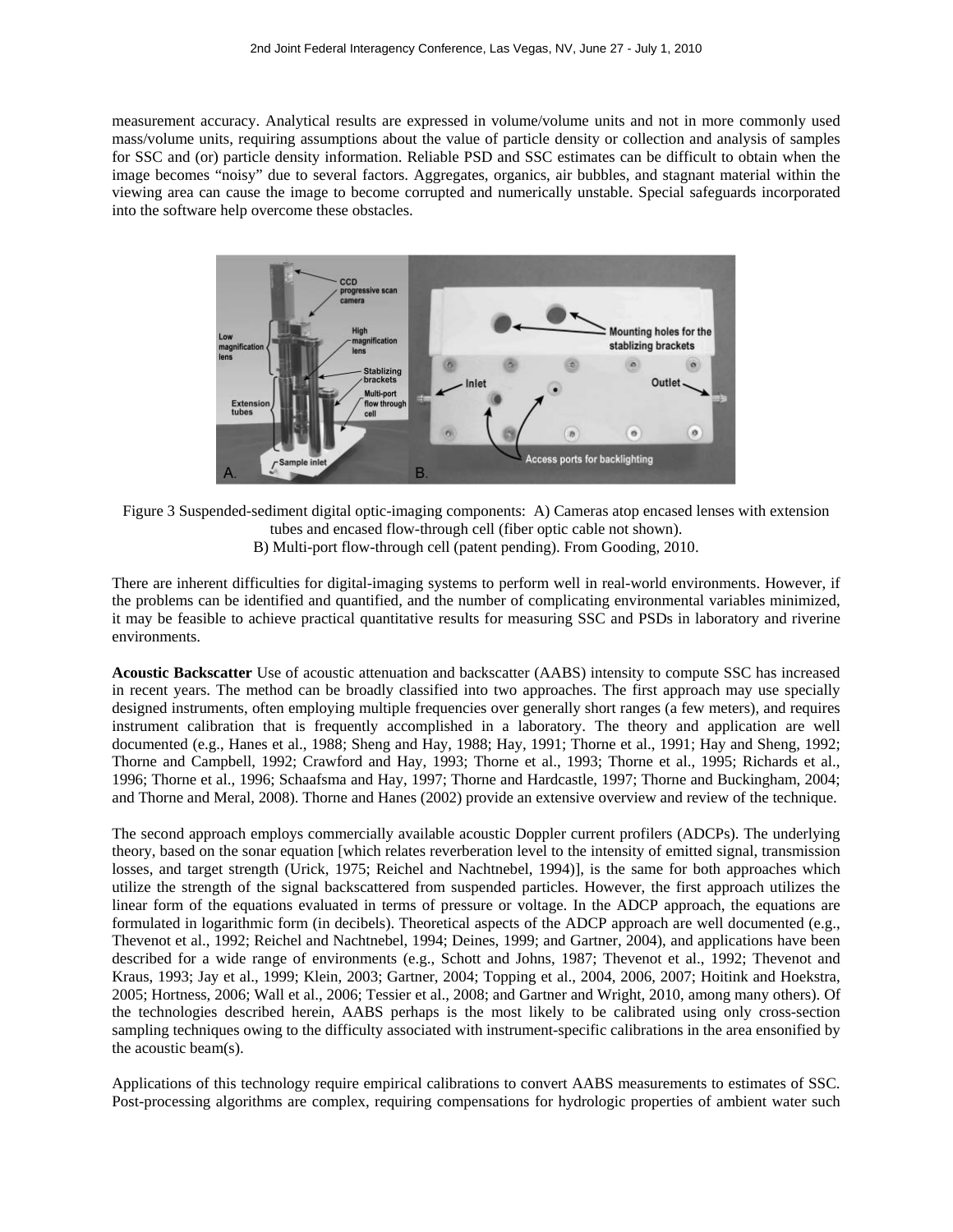as temperature, salinity, pressure, and suspended materials as well as instrument characteristics such as frequency, power, and transducer design (Thorne et al., 1991; Downing et al., 1995). Researchers generally develop their own software although at least some commercial products are available (Land and Jones, 2001; Mol, 2003) but not yet widely tested. However, progress is being made toward developing guidelines for reducing the data (David Topping, U.S. Geological Survey, oral commun., 2010).

Instruments operating at a single acoustic frequency can, with proper calibration, provide estimates of SSC but at least theoretically lack information about PSD. The method appears appropriate for use in SSC up to several g/L. Quantification of higher SSC may be problematic, especially when using higher acoustic frequencies that are more prone to attenuation by suspended sediments. The result is a nonlinear (backscatter-intensity) response at high SSC (Hamilton et al., 1998). Acoustic attention from silt- and clay-size sediment must be accounted for in any system where these sediments vary substantially over time. Acoustic attenuation from sand-size sediments at SSC values less than about 2 g/L (using AABS frequencies in the 0.6–2 MHz range with typical power outputs) generally can be ignored in the analysis (David Topping, U.S. Geological Survey, written commun, 2010). However, Libicki et al. (1989) and Thorne et al. (1991) note that – although a function of acoustic frequency – attenuation by suspended sediments should be accounted for in the presence of as little as 0.1 g/L. Additionally, Sheng and Hay (1988) and Hay (1991) observe that multiple scattering produces nonlinear response when SSC is on the order of 10 g/L. The relation between acoustic frequency and particle-size limits the size range for which the method is appropriate (Hanes et al., 1988; Schaafsma et al., 1997). For example, with a 1,200 kilohertz ADCP, the upper size limit is less than about 400 µm. In addition, similar to all single frequency instruments, variations in PSD increase errors associated with the AABS method. Thus, careful calibrations are critical.

The method is usually deployed in-situ in side-looking orientation, but has been used in upward orientation (Wall et al., 2006). AABS is essentially non-intrusive and has the advantage of being much less susceptible to biological fouling than optical techniques. AABS also holds a distinct advantage over most other surrogate technologies in that, if an ADCP is used, it measures in beams that may extend tens of meters in the channel. Additionally, when AABS measurements by ADCP are calibrated to compute SSC, concurrent measurements of velocity profile allow for estimates of suspended-sediment transport. Estimates of SSC at accuracies similar to those for optical instruments are possible under some conditions (Thevenot and Kraus, 1993); comparisons with SSC values from water samples have been found to agree within about 10–20 percent (Thevenot et al., 1992; Thorne et al., 1991; and Hay and Sheng, 1992). Topping et al. (2007) report even better accuracies with this technique.

Single-frequency instruments cost as little as double that of a fully equipped turbidimeter. Although maintenance requirements associated with an AABS system are expected to be less than for a turbidimeter, until standard methods for operating and analyzing the derivative data are produced and validated, the added analytical complexity of processing AABS data may offset or even exceed time savings associated with reduced field maintenance.

The approach using AABS measured by ADCPs is the focus of research at a number of USGS streamgages. Results of initial tests of single-frequency AABS are encouraging (Byrne and Patiño, 2001; Gartner, 2004; Topping et al., 2006, 2007; Gartner and Wright, 2010). Research is expanding into use of multi-frequency AABS to characterize PSD in addition to SSC. An approach for segregating size fractions using a multiple-instrument, multiple-frequency system has been developed by Topping et al. (2006, 2007) on the Colorado River at Grand Canyon, Arizona, U.S. (Fig. 4). The approach utilizes a post-processing technique to analyze acoustic attenuation to compute the suspended silt-clay size fraction, and acoustic backscatter to compute the suspended-sand fraction in a size range applicable for each frequency. Side-looking ADCPs are mounted on the river bank that profile across the river width; after digitally removing the two-way transmission losses, the slope of the backscatter profile yields the attenuation coefficient, which is strongly correlated with silt-clay SSC, whereas the acoustic backscatter is strongly correlated with sand SSC.

Topping et al. (2007) indicate that the approach is applicable for monitoring SSC over the ranges of 0.01–20 g/L (silt-clay) and 0.01–3 g/L (sand); when averaged over long time periods, results are within 5 percent of those computed by conventional methods, and the method calculates median grain size within 10 percent of that measured by conventional means. Topping et al. (2007) infer that acoustic data are comparable in accuracy to data collected by conventional methods, and that due to the high-temporal resolution of the data, sediment records computed from acoustic data may be more accurate than those computed using conventional techniques.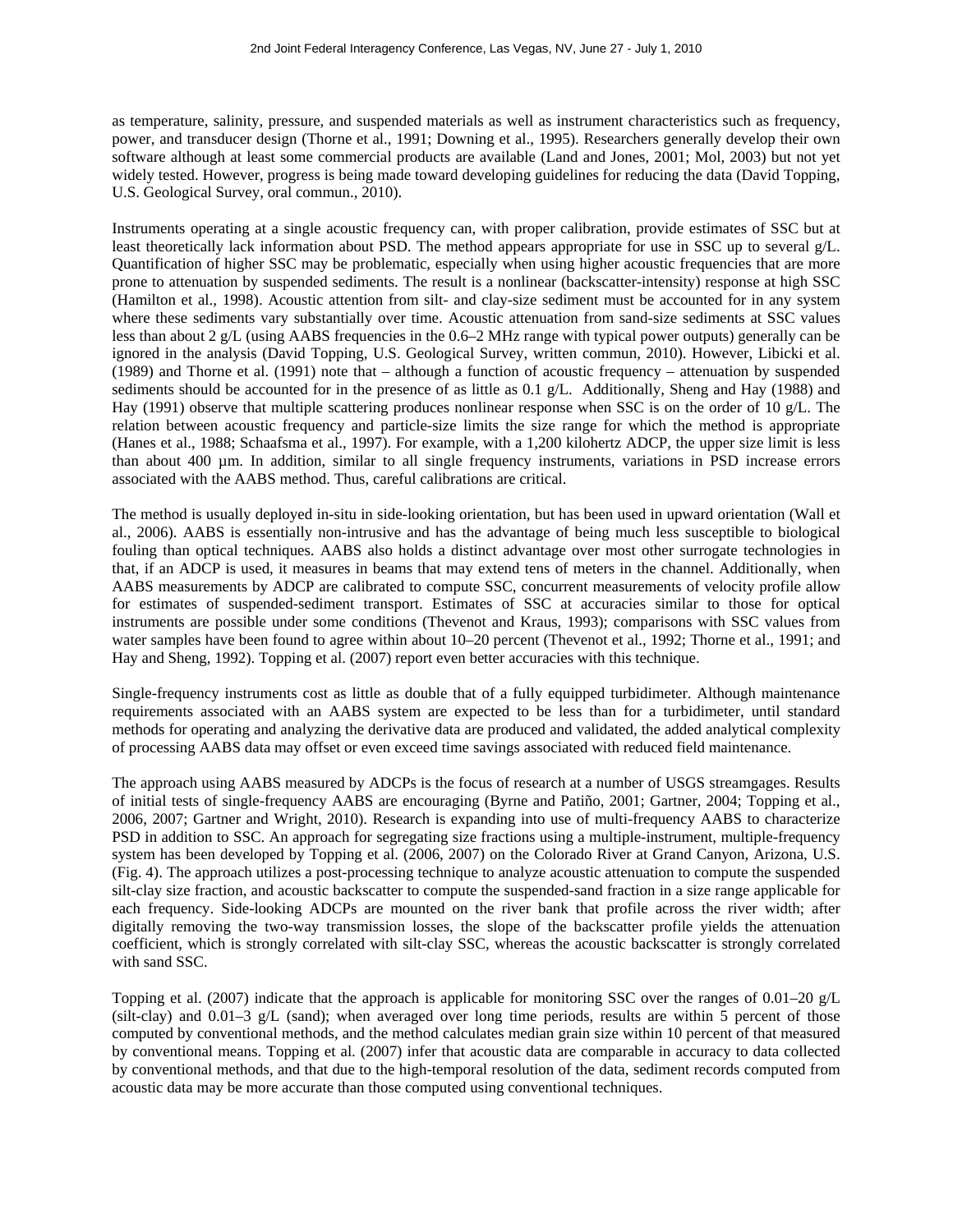

Figure 4 Photograph of an array of the three acoustic Doppler current profilers used to estimate SSCs and PSDs in the Colorado River in Grand Canyon, Arizona, U.S. From: Topping et al. (2007).



Figure 5 Schematic of the Double Bubbler Pressure Differential instrument. Adapted from: Larsen et al. (2001).

**Pressure Difference** One of the first uses of the pressure-difference technique for measuring fluid density was applied to crude oil in pipes (William Fletcher, D&A Associates, oral commun., 1999). The technology has laboratory and field applications (Lewis and Rasmussen, 1999). Information on the field performance of the technology is available from USGS streamgages in Puerto Rico and Arizona, U.S. (Larsen et al., 2001; Gray et al., 2010). As of 2009, the instrument deployed sequentially at the USGS streamgages is no longer marketed, but its essential parts—two precision pressure sensors—are available from a number of vendors. The cost of the parts of a pressure-difference instrument is similar or marginally larger than that for a fully equipped turbidimeter. Figure 5 shows a schematic of a pressure-differential system (adapted from Larsen et al., 2001).

The pressure-difference technique relies on simultaneous measurements from two precision pressure-transducer sensors arrayed at different fixed elevations in a water column. The difference in pressure readings are converted to a water-density value, from which SSC is inferred after correcting for water temperature (dissolved-solids concentrations in these fresh-water systems are inconsequential in the density computation). Implicit assumptions in the method are that density of water and sediment are known, and high-resolution pressure transducers are used. The technique has been applied in the laboratory with promising results of better than 3-percent accuracy (0.543  $\pm$  0.014 g/L) for determining mass concentration of suspensions of glass microspheres (Lewis and Rasmussen, 1999).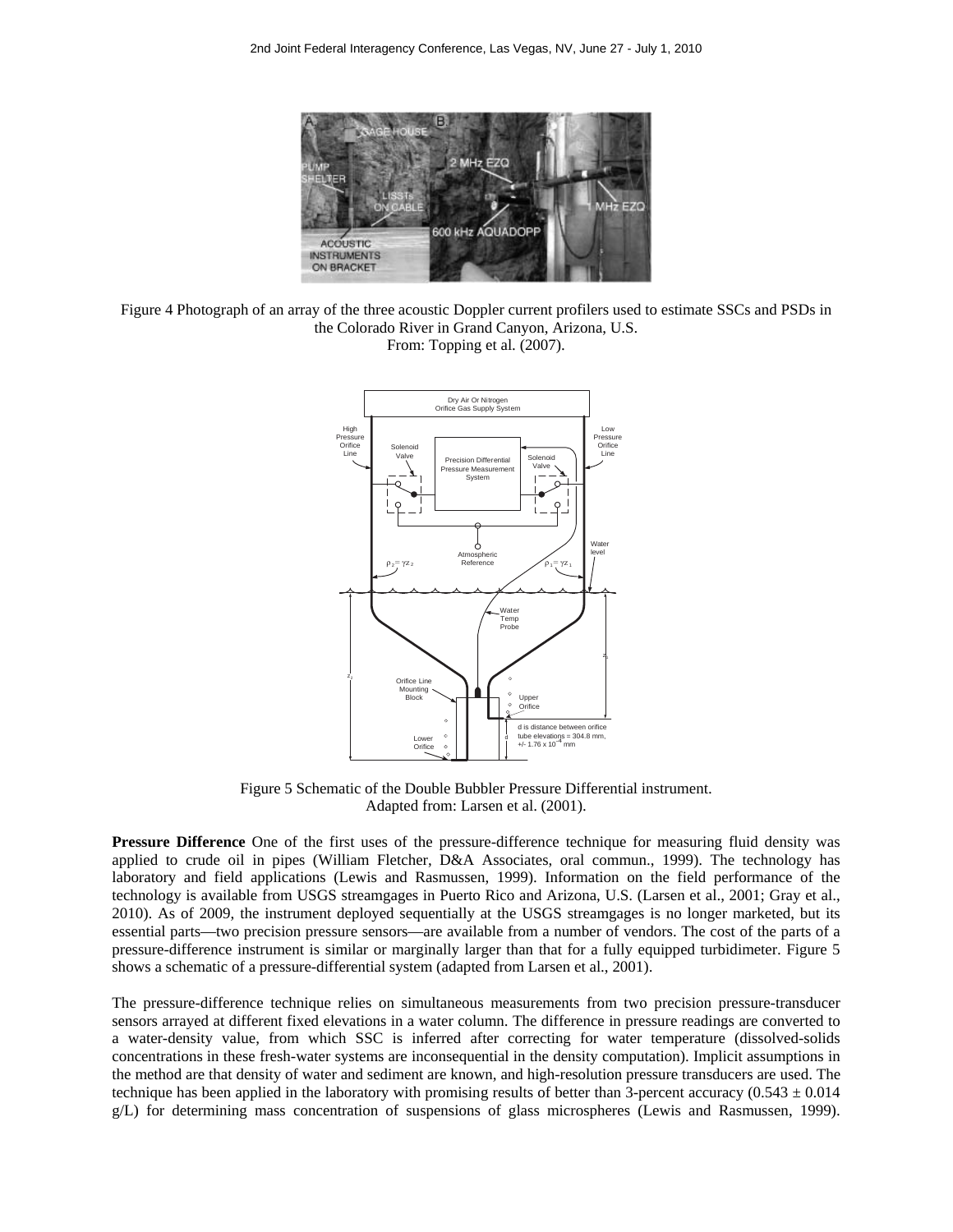Application of this technique in the field can be complicated by low signal-to-noise ratio, turbulence, large dissolved solids concentrations, and temperature variations. Additionally, analysis may be complicated by density variations in the suspended material.

The performance of the pressure-difference instrument at USGS streamgages in Puerto Rico (maximum sampled SSC values of about 1.7 g/L) and Arizona (maximum sampled SSC values of about 380 g/L) was mixed at best. Measurements at both sites were characterized by a large signal-to-noise ratio, making interpretation difficult. Both datasets contained negative SSC (an impossibility) at lower, mostly clear-water flows. Both datasets were characterized by periods of poor and good correlations to sampled values during periods of storm runoff, and with unreliable data at very low SSC characteristic of base-flow periods. To date, the USGS experience with this technology supports neither acceptance nor rejection of this technology for operational monitoring. Testing of the pressure-difference technology by the USGS has been suspended (Nancy Hornewer, U.S. Geological Survey, written commun., 2010).

### **SUMMARY**

New river monitoring technologies being studied by the USGS show considerable promise for providing continuous and quantifiably accurate suspended-sediment data. It is unlikely that any one technology will suffice for all monitoring needs of the USGS. An understanding of the sedimentary conditions in a given river coupled with knowledge of data requirements and the attributes of these technologies is needed to select an appropriate surrogate technology. Instruments that meet data-accuracy criteria can be deployed operationally and used to produce quantifiably accurate suspended-sediment records.

#### **REFERENCES**

- Agrawal, Y.C., and Pottsmith, H.C. (1994). Laser diffraction particle sizing in STRESS, Continental Shelf Research., 14(10/11), pp 1101-1121.
- Agrawal, Y.C., and Pottsmith, H.C. (2000). Instruments for particle size and settling velocity observations in sediment transport. Marine Geology 168 (2000), pp 89-114.
- Agrawal, Y.C., and Pottsmith, H.C. (2006). The isokinetic streamlined suspended-sediment profiling LISST-SL status and field results, Proc. 8th Federal Interagency Sedimentation Conference, Reno, Nevada, April 2-6, 2006, pp 288-295 (http://pubs.usgs.gov/misc/

FISC\_1947-2006/pdf/1st-7thFISCs-CD/8thFISC/Session%202C-1\_Agrawal.pdf).

- Agrawal, Y.C., Whitemore, Amanda, Mikkelsen, O.A., and Pottsmith, H.C. (2008). Light scattering by random shaped particles and consequences on measuring suspended sediments by laser diffraction, Journal of Geophysical Research, v. 113, C04023, 11 p.
- Byrne, M.J., and Patiño, Eduardo (2001). Feasibility of using acoustic and optical backscatter instruments for estimating total suspended solids concentrations in estuarine environments. Proc. 7th Federal Interagency Sedimentation Conference, Reno, Nevada, March 25-29. Vol. I, III-135 to III-138 (http://pubs.usgs.gov/misc/FISC\_1947-2006/pdf/1st-7thFISCs-CD/7thFISC/7Fisc-V1/7FISC1-3.pdf).
- Conner, C.S., and De Visser, A.M. (1992). A laboratory investigation of particle size effect on an optical backscatterance sensor. Marine Geology 108(2), pp 151-159.
- Crawford, A.M. and Hay, A.E. (1993). Determining suspended sand size and concentration from multifrequency acoustic backscatter. J. Acoustical Society of America, 94(6), pp 3312-3324.
- D & A Instrument Company (1991). OBS-1&3: Suspended solids and turbidity monitor (rev 3/91). Port Townsend, WA, D & A Instrument Company Instruction Manual, 41 p.
- Davis, B.E. (2005). A guide to the proper selection and use of federally approved sediment and water-quality samplers: U.S. Geological Open-File Report 2005-1087, 20 p. (http://pubs.usgs.gov/of/2005/1087/).
- Deines, K.L. (1999). Backscatter estimation using broadband acoustic Doppler current profilers. Proc. IEEE Sixth Working Conference on Current Measurement, San Diego, CA, March 11–13, 1999, pp 249–253.
- Downing, Andrew, Thorne, P.D., and Vincent, C.E. (1995). Backscattering from a suspension in the near field of a piston transducer. J. Acoustical Society of America, 97(3), pp 1614-1620.
- Downing, J.P. (1983). An optical instrument for monitoring suspended particles in ocean and laboratory, *in* OCEANS 1983, San Francisco, California, August 29-September 1, 1983, Proceedings. pp 199-202.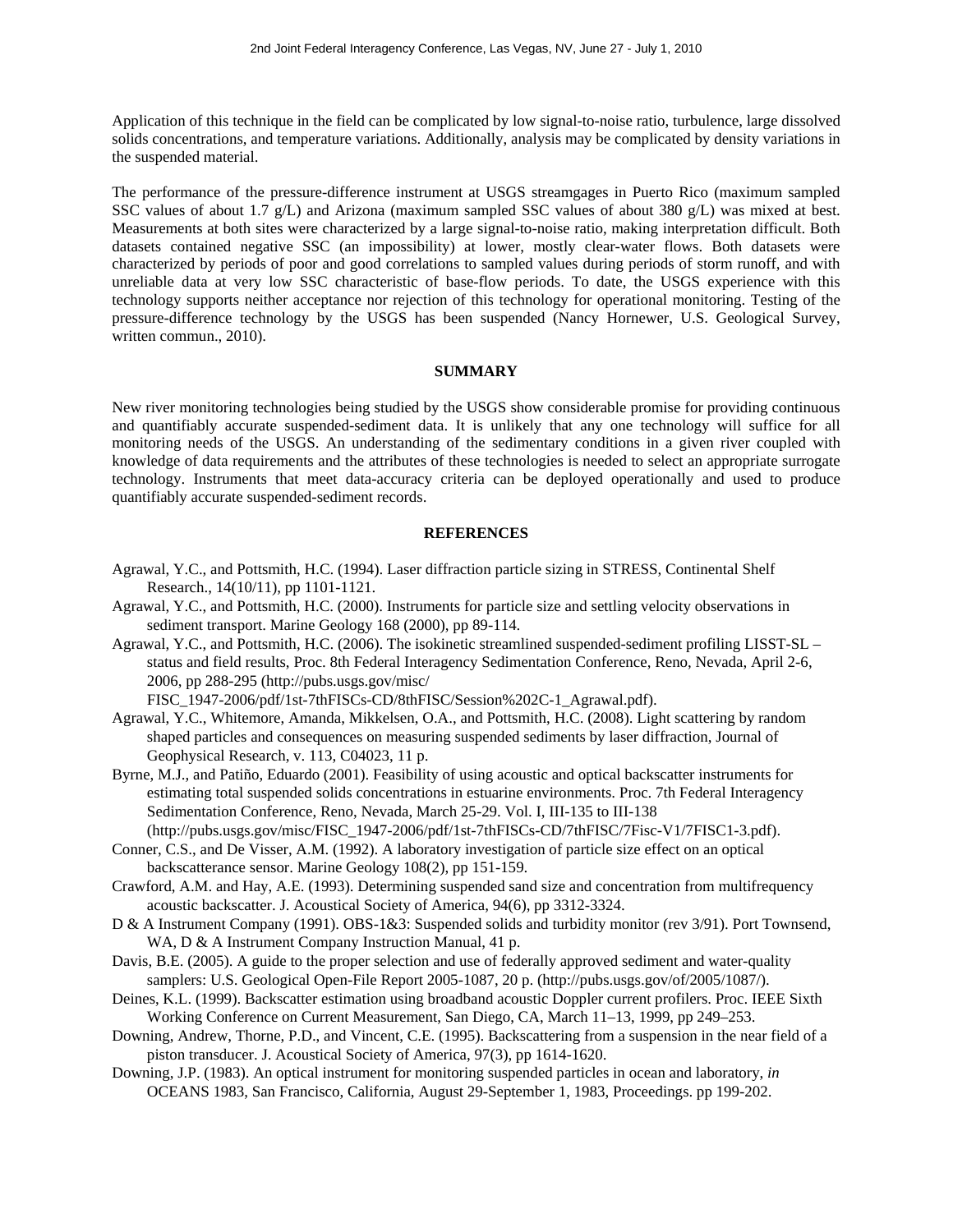- Downing, J.P. (1996). Suspended sediment and turbidity measurements in streams: What they do and do not mean. Automatic Water Quality Monitoring Workshop, Richmond, B.C., February 12-13, 1996.
- Edwards, T.K., and Glysson, G.D. (1999). Field methods for measurement of fluvial sediment. U.S. Geological Survey Techniques of Water-Resources Investigations Book 3, Chap. C2, 89 p. (http://water.usgs.gov/osw/techniques/sedimentpubs.html).
- Eisma, D., and Kalf, J. (1996). In situ particle (floc) size measurements with the Nioz [Netherland Institute of Sea Research] in situ camera system. Journal of Sea Research 36, (1/2) pp 49-53.
- Gartner, J.W. (2004). Estimating suspended solids concentrations from backscatter intensity measured by acoustic Doppler current profiler in San Francisco Bay, California. Marine Geology 211(3/4), pp 169-187.
- Gartner, J.W., Cheng, R.T., Wang, P.F., and Richter, Kenneth (2001). Laboratory and field evaluations of the LISST-100 instrument for suspended particle size determinations. Marine Geology 175 (1-4), pp 199-219.
- Gartner, J.W., and Gray, J.R. (2003). Summary of suspended-sediment technologies considered at the interagency workshop on turbidity and other sediment surrogates. Federal Interagency Workshop on Sediment Monitoring Instrument and Analysis Research, September 9-11, 2003, Flagstaff, Arizona, 9 p. (http://water.usgs.gov/osw/techniques/sediment/sedsurrogate2003workshop/gartner\_gray.pdf).
- Gartner, J.W., and Gray, J.R. (2010), Laser diffraction, *in* Gray, J.R., and Gartner, J.W., eds,, Section 1.2.2, Chapter 1, Surrogate technologies for monitoring suspended-sediment transport in rivers: Poleto, Cristiano, and Charlesworth, Susanne, eds., Sedimentology of Aqueous Systems, London, Wiley-Blackwell, pp 16-20.
- Gartner, J.W., and Wright, S.A. (2010). Acoustic Backscatter *in* Gray, J.R., and Gartner, J.W., eds., Section 1.2.2, Chapter 1, Surrogate technologies for monitoring suspended-sediment transport in rivers: Poleto, Cristiano, and Charlesworth, Susanne, eds., Sedimentology of Aqueous Systems, London, Wiley-Blackwell, pp 28-34.
- Gooding, D.J. (2001). Photo-optical sedimentation tube. Proc. 7th Federal Interagency Sedimentation Conference, March 25-29, 2001, Reno, Nevada, poster 29 (http://pubs.usgs.gov/misc/FISC\_1947-2006/pdf/1st-7thFISCs-CD/7thFISC/7Fisc-V1/7Posters.pdf).
- Gooding, D.J. (2010). Digital-optic imaging, *in* Gray, J.R., and Gartner, J.W., eds., Section 1.2.3, Chapter 1, Surrogate technologies for monitoring suspended-sediment transport in rivers: Poleto, Cristiano, and Charlesworth, Susanne, eds., Sedimentology of Aqueous Systems, London, Wiley-Blackwell, pp 20-23.
- Gray, J.R., and Gartner, J.W. (2009). Technological advances in suspended-sediment surrogate monitoring: Invited Paper, Water Resources Research, 45. W00D29, doi:10.1029/2008WR007063, 20 p.
- Gray, J.R., and Gartner, J.W. (2010a). Surrogate technologies for monitoring suspended-sediment transport in rivers, *in* Poleto, Cristiano, and Charlesworth, Susanne, eds., Sedimentology of Aqueous Systems, London, Wiley-Blackwell, Chapter 1, pp 3-45.
- Gray, J.R., and Gartner, J.W. (2010b). Surrogate technologies for monitoring bed-load transport in rivers, *in* Poleto, Cristiano, and Charlesworth, Susanne, eds., Sedimentology of Aqueous Systems, London, Wiley-Blackwell, Chapter 2, pp 46-79.
- Gray, J.R., Glysson, G.D., and Edwards, T.E. (2008). Suspended-sediment samplers and sampling methods, *in* Sediment transport measurements, *in* Marcelo Garcia, ed., Sedimentation Engineering – Processes, Measurements, Modeling, and Practice, American Society of Civil Engineers Manual 110, Chapter 5.3, pp 320-339.
- Gray, J.R., Hornewer, N.J., Larsen, M.C., Fisk G.G., and Macy, J.P. (2010). Pressure Difference, *in* Gray, J.R., and Gartner, J.W., eds,, Section 1.2.4, Chapter 1, Surrogate technologies for monitoring suspended-sediment transport in rivers: Poleto, Cristiano, and Charlesworth, Susanne, eds., Sedimentology of Aqueous Systems, London, Wiley-Blackwell, pp 23-28.
- Hamilton, L.J., Shi, Z., and Zhang, S.Y. (1998). Acoustic backscatter measurements of estuarine suspended cohesive sediment concentration profiles. Journal of Coastal Research 14(4), pp 1213-1224.
- Hanes, D.M., Vincent, C.E., Huntley, D.A., Clarke, T.L. (1988). Acoustic measurements of suspended sand concentration in the C2S2 experiment at Stanhope Lane, Prince Edward Island. Marine Geology 81(1-4), pp 185-196.
- Hay, A.E. (1991). Sound scattering from a particle-laden, turbulent jet. J. Acoustical Society of America, 90(4), pp 2,055-2,074.
- Hay, A.E. and Sheng, Jinyu (1992). Vertical profiles of suspended sand concentration and size from multifrequency acoustic backscatter. Journal of Geophysical Research, 97(C10), pp 15,661-15,677.
- Hoitink, A.J.F., and Hoekstra, P. (2005). Observations of suspended sediment from ADCP and OBS measurements in a mud-dominated environment: Coastal Engineering, 52(2), pp 103-118.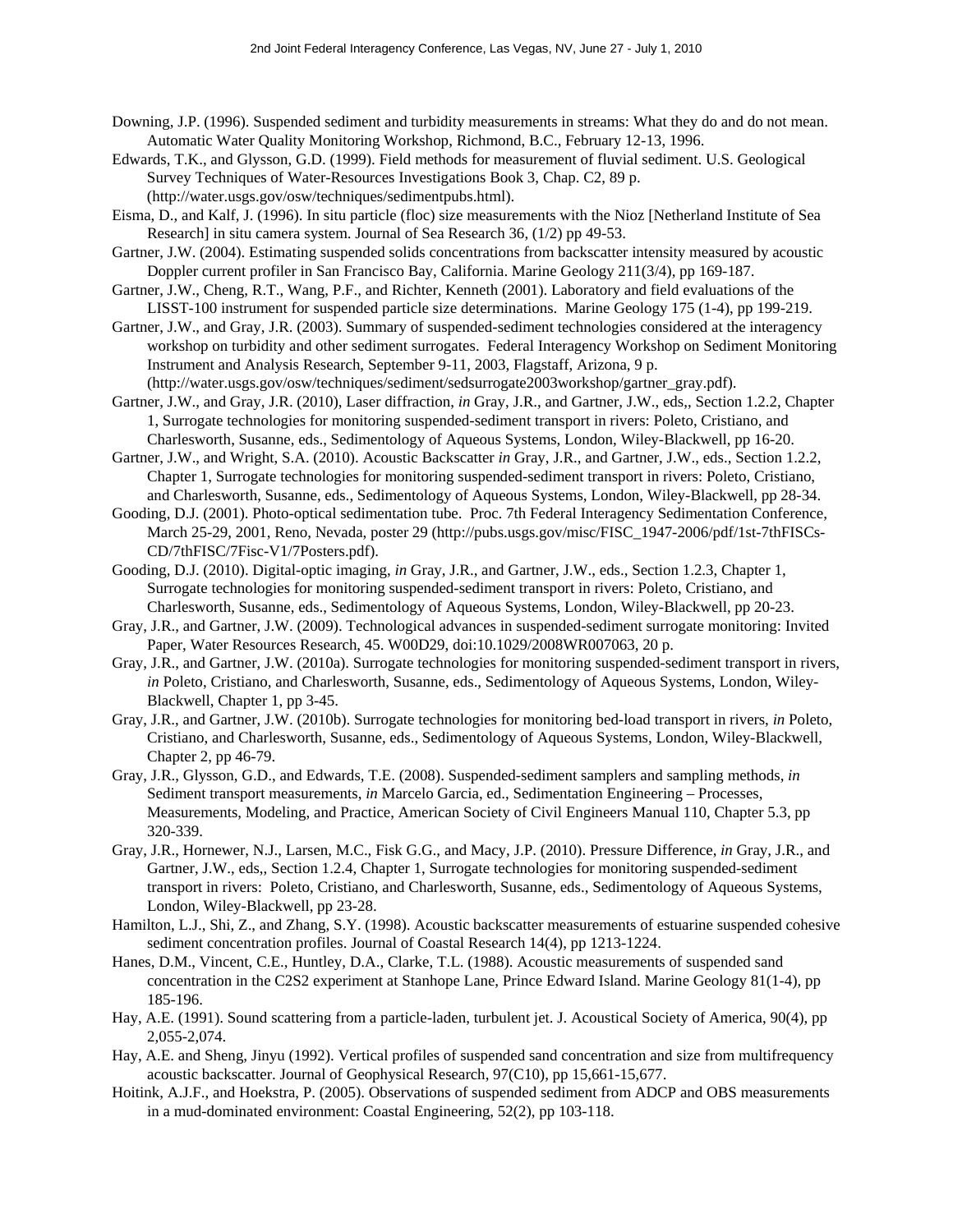- Hortness, J.E. (2006). Using acoustic backscatter technology to measure suspended sediment concentrations in Idaho streams, Proc. 8th Federal Interagency Sedimentation Conference, April 2-6, 2006, Reno, Nevada, pp 603-610 (http://pubs.usgs.gov/misc/FISC\_1947-2006/pdf/1st-7thFISCs-CD/8thFISC/Session%208C-4\_Hortness1.pdf).
- Jay, D.A., Orton, Philip, Kay, D.J., Fain, Annika, Baptisa, A.M. (1999). Acoustic determination of sediment concentrations, settling velocities, horizontal transports and vertical fluxes in estuaries. Proc. 6th Working Conference on Current Measurement, 3/11–3/13, 1999, San Diego, Calif., pp 258–263.
- Kineke, G.C., and Sternberg, R.W. (1992). Measurements of high concentration suspended sediments using the optical backscatterance sensor, Marine Geology, 108(3-4), pp 253-258.
- Klein, H. (2003). Investigating sediment re-mobilisation due to wave action by means of ADCP echo intensity data: Field data from the Tromper Wiek, western Baltic Sea, Estuarine, Coastal and Shelf Science, 58(3), p. 467- 474.
- Land, J.M. and Jones, P.D. (2001). Acoustic measurement of sediment flux in rivers and near-shore waters. Proc. 7th Federal Interagency Sedimentation Conference, March 25-29, 2001, Reno, Nevada, pp III-27 to III-134 (http://pubs.usgs.gov/misc/FISC\_1947-2006/pdf/1st-7thFISCs-CD/7thFISC/7Fisc-V1/7FISC1-3.pdf).
- Landers, M.N. (2003). Summary of blind sediment reference sample measurement session, *in* Gray, J.R. and Glysson, G.D., eds., Proc. Federal Interagency Workshop on Turbidity and Other Sediment Surrogates, April 30-May 2, 2002, Reno, Nevada, U.S. Geological Survey Circular 1250, pp 29-30 (http://water.usgs.gov/pubs/circ/2003/circ1250/).
- Larsen, M.C., Alamo, C.F., Gray, J.R., and Fletcher, William (2001). Continuous automated sensing of streamflow density as a surrogate for suspended sediment concentration sampling. Proc. 7th Federal Interagency Sedimentation Conference, March 25-29, 2001, Reno, Nevada, pp III-102 to III-109
- (http://pubs.usgs.gov/misc/FISC\_1947-2006/pdf/1st-7thFISCs-CD/7thFISC/7Fisc-V1/7FISC1-3.pdf). Lewis, A.J. and Rasmussen, T.C. (1999). Determination of suspended sediment concentrations and particle size distributions using pressure measurements. J. Environmental Quality, 28, pp 1490-1496.
- Lewis, Jack (2003). Estimation of suspended sediment flux in streams using continuous turbidity and flow data coupled with laboratory concentrations. *in* Gray, J.R. and Glysson, G.D., eds., Proc. Federal Interagency Workshop on Turbidity and Other Sediment Surrogates, April 30-May 2, 2002, Reno, Nevada: U.S. Geological Survey Circular 1250, *in* Appendix 2, 3 p. (http://pubs.usgs.gov/circ/2003/circ1250/).
- Libicki, Charles, Bedford, K.W., and Lynch, J.F. (1989). The interpretation and evaluation of a 3-MHz acoustic backscatter device for measuring benthic boundary layer sediment dynamics. J. Acoustical Society of America, 85(4), pp 1501-1511.
- Ludwig, K.A., and Hanes, D.M. (1990). A laboratory evaluation of optical backscatterance suspended solids sensors exposed to sand-mud mixtures. Marine Geology 94(1-2), pp 173-179.
- Mol, Jan-Willem (2003). Sedimentation estimations from ADCP measurements, Hydro International, 7(6) p. 3-5.
- Nolan, K.M., Gray, J.R., and Glysson, G.D. (2005). Introduction to suspended-sediment sampling: U.S. Geological Survey Scientific Investigations Report 2005-5077, available on CD-ROM and at: http://pubs.er.usgs.gov/pubs/sir/sir20055077.
- Pottsmith, H.C. and Bhogal, V.K. (1995). In-situ particle size distribution in the aquatic environment:  $14<sup>th</sup>$  World Dredging Congress, Amsterdam, The Netherlands, Nov. 1995.
- Pratt, Thad, and Parchure, Trimbak (2003). OBS calibration and field measurements, *in* Gray, J.R., and Glysson, G.D. eds., Proc. Federal Interagency Workshop on Turbidity and Other Sediment Surrogates, April 30-May 2, 2002, Reno, Nevada, U.S. Geological Survey Circular 1250, *in* Appendix 2, 3 p. (http://water.usgs.gov/pubs/circ/2003/circ1250).
- Pruitt, B.A. (2003). Uses of turbidity by States and Tribes. *in* Gray, J.R., and Glysson, G.D. eds., Proc. Federal Interagency Workshop on Turbidity and Other Sediment Surrogates, April 30-May 2, 2002, Reno, Nevada, pp 31-46 (http://water.usgs.gov/pubs/circ/2003/circ1250/).
- Rasmussen, P.P., Bennett, Trudy, Lee, Casey, and Christensen, V.G. (2003). Continuous in-situ measurement of turbidity in Kansas streams. *in* Gray, J.R., and Glysson, G.D. eds., Proc. Federal Interagency Workshop on Turbidity and Other Sediment Surrogates, April 30-May 2, 2002, Reno, Nevada: U.S. Geological Survey Circular 1250, *in* Appendix 2,

3 p. (http://water.usgs.gov/pubs/circ/2003/circ1250/).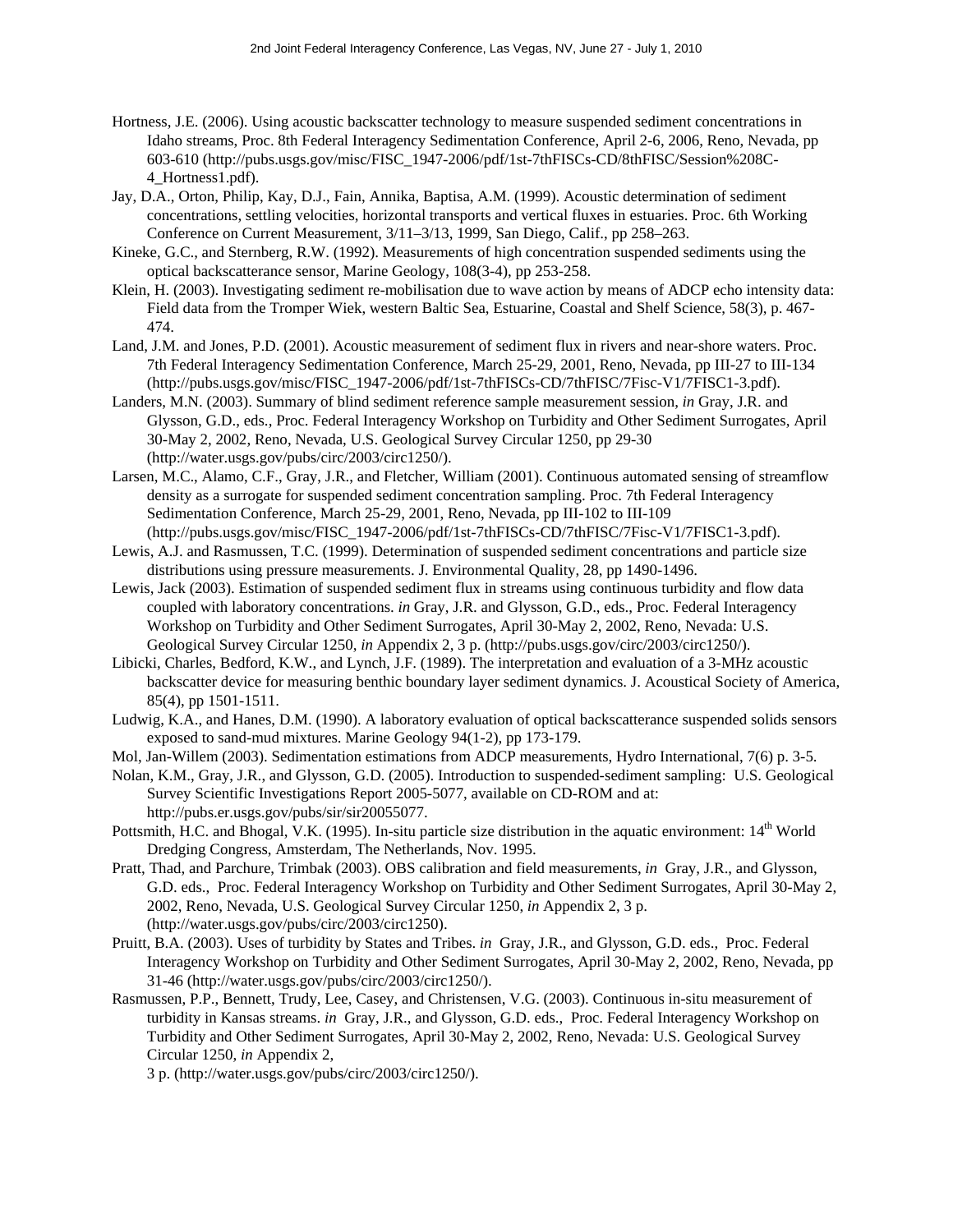- Rasmussen, P.P., Gray, J.R., Glysson, G.D., and Ziegler, A.C. (2009). Guidelines and procedures for computing time-series suspended-sediment concentrations and loads from in-stream turbidity-sensor and streamflow data: U.S. Geological Survey Techniques and Methods book 3, chap. C4, 53 p. (http://pubs.usgs.gov/tm/tm3c4/).
- Rasmussen, P.P., Gray, J.R., Ziegler, A.C., Glysson, G.D., and Anderson, Chauncy (2010). Turbidity (Bulk Optics), *in* Gray, J.R., and Gartner, J.W., eds., Section 1.2.1, Chapter 1, Surrogate technologies for monitoring suspended-sediment transport in rivers: Poleto, Cristiano, and Charlesworth, Susanne, eds., Sedimentology of Aqueous Systems, London, Wiley-Blackwell, pp 11-16.
- Reichel, G., and Nachtnebel, H.P. (1994). Suspended sediment monitoring in a fluvial environment: Advantages and limitations applying an acoustic Doppler current profiler. Water Research, 28(4), pp 751-761.
- Richards, S.D., Heathershaw, A.D., and Thorne, P.D. (1996). The effect of suspended particulate matter on sound attenuation in seawater: J. Acoustical Society of America, 100(3), 1447-50.
- Schaafsma, A.S. and Hay, A.E. (1997). Attenuation in suspensions of irregularly shaped sediment particles: A twoparameter equivalent spherical scatterer model, J. Acoustical Society of America, 102(3), 1485-1502.
- Schaafsma, A.S., Lafort, A.M., and Guyomar, Daniel (1997). Development of an acoustic method and prototype instrumentation for size and concentration measurement of suspended sediment, Proc. First International Conference on EuroGOOS: 7-11 October, 1996, The Hague, The Netherlands (Elsevier), pp 168-175.
- Schoellhamer, D.H., and Wright, S.A. (2003). Continuous measurement of suspended-sediment discharge in rivers by use of optical backscatterance sensors, *in* Bogen, J., Fergus, T., and Walling, D.E., eds., Erosion and Sediment Transport Measurement in Rivers, Technological and Methodological Advances: International Association of Hydrological Sciences Publication 283, pp 28-36.
- Schott, Friedrich, Johns, William (1987). Half-year-long measurements with a buoy-mounted acoustic Doppler current profiler in the Somali current: Journal of Geophysical Research, 92(C5), pp 5169-5176.
- Sequoia Scientific, Inc. (2010). Home page: http://www.sequoiasci.com/default.aspx?SectionName=home.
- Sheng, Jinyu, and Hay, A.E. (1988). An examination of the spherical scatter approximation in aqueous suspensions of sand. J. Acoustical Society of America, 83(2), pp 598-610.
- Tessier, C., Le Hir, P., Lurton, X., and Castaing, P. (2008). Estimation of suspended sediment concentration from backscatter intensity of Acoustic Doppler Current Profiler: Comptes Rendus – Geoscience, 340(1), p. 57.
- Thevenot, M.M., and Kraus, N.C. (1993). Comparison of acoustical and optical measurements of suspended material in the Chesapeake Estuary: J. Marine Env. Eng., vol. 1, Gordon and Breach Science Publishers, pp 65-79.
- Thevenot, M.M., Prickett, T.L., and Kraus, N.C. (1992). Tylers Beach, Virginia, dredged material plume monitoring project 27 September to 4 October 1991. Dredging Research Program Technical Report DRP-92-7, U.S. Army Corps of Engineers, Washington, D.C, 204 p.
- Thorne, P.D. and Buckingham, M.J. (2004). Measurements of scattering by suspensions of irregularly shaped sand particles and comparison with a single parameter modified sphere model, J. Acoustical Society of America, 116(5), 2876-2889.
- Thorne, P.D. and Campbell, S.C. (1992). Backscattering by a suspension of spheres: J. Acoustical Society of America, 92(2), 978-986.
- Thorne, P.D., and Hanes, D.M. (2002). A review of acoustic measurements of small-scale sediment processes, Continental Shelf Research, 22(4), 603-632.
- Thorne, P.D. and Hardcastle, P.J. (1997). Acoustic measurement of suspended sediments in turbulent currents and comparison with in-situ samples, J. Acoustical Society of America, 101(5), 2603-2614.
- Thorne, P.D., Hardcastle, P.J., and Hogg, A. (1996). Observations of near-bed suspended sediment turbulence structures using multifrequency acoustic backscatter, *in* Ashworth, P.J., Bennet, S.J., Best, J.L., and McLelland, S.J., eds., Coherent Flow Structures in Open Channels, John Wiley & Sons.
- Thorne, P.D., Hardcastle, P.J., and Souslby, R.L. (1993). Analysis of acoustic measurements of suspended sediments, Journal of Geophysical Research 98(C1) 899-910.
- Thorne, P.D. and Meral, Ramazan (2008). Formulations for the scattering properties of suspended sandy sediments for use in the application of acoustics to sediment transport processes, Continental Shelf Research, 28(2), 309- 317.
- Thorne, P.D., Vincent, C.E., Hardcastle, P.J., Rehman, S., and Pearson, N. (1991). Measuring suspended sediment concentrations using acoustic backscatter devices. Marine Geology, 98(1), pp 7-16.
- Thorne, P.D., Waters, K.R., and Brudner, T.J. (1995). Acoustic measurements of scattering by objects of irregular shape, J. Acoustical Society of America, 97(1), 242-251.